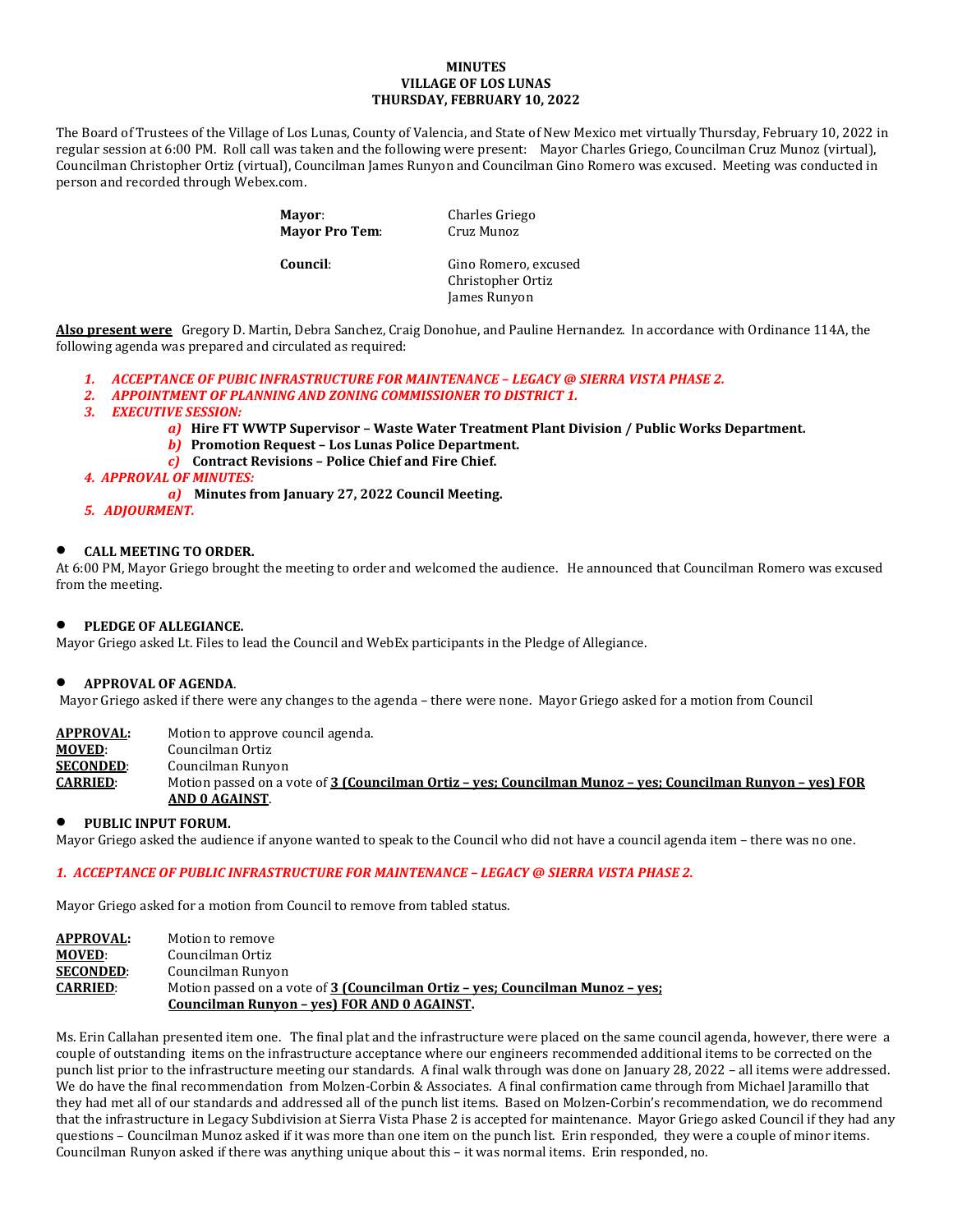Mayor Griego asked for a motion from Council.

| <b>APPROVAL:</b> | Motion to accept public infrastructure for maintenance – Legacy @ Sierra Vista Phase 2. |
|------------------|-----------------------------------------------------------------------------------------|
| <b>MOVED:</b>    | Councilman Runyon                                                                       |
| <b>SECONDED:</b> | Councilman Munoz                                                                        |
| <b>CARRIED:</b>  | Motion passed on a vote of 3 (Councilman Ortiz – ves; Councilman Munoz – ves;           |
|                  | Councilman Runyon - yes) FOR AND 0 AGAINST.                                             |

#### *2. APPOINTMENT OF PLANNING AND ZONING COMMISSIONER TO DISTRICT 1.*

Ms. Erin Callahan presented item two. Vacancy opened up for Commissioner in District 1 – Frank Vigil moved to Albuquerque which opened up the position. The commission has the same similar structure as the council. Mr. Michael Montoya expressed interest – lives in District 1. Councilman Ortiz reviewed Mr. Montoya's resume and he recommends his appointment. Based on the recommendation from Councilman Ortiz, Mayor Griego will appointment Mr. Michael Montoya to the Planning and Zoning Commission District 1.

| <b>APPROVAL:</b> | Motion to approve.                                                            |
|------------------|-------------------------------------------------------------------------------|
| <b>MOVED:</b>    | Councilman Munoz                                                              |
| <b>SECONDED:</b> | Councilman Ortiz                                                              |
| <b>CARRIED:</b>  | Motion passed on a vote of 3 (Councilman Ortiz – yes; Councilman Munoz – yes; |
|                  | Councilman Runyon - yes) FOR AND 0 AGAINST.                                   |

#### *3. EXECUTIVE SESSION.*

Mayor Griego announced that the Council would be going into executive session pursuant to NMSA 1978 Section 10-15-1(H), the following matters may be discussed in closed session: hiring of a FT WWTP Supervisor; Los Lunas Police promotion request; and contract revisions for the Police and Fire Chief.

| <b>APPROVAL:</b> | Motion to approve                                                                                          |
|------------------|------------------------------------------------------------------------------------------------------------|
| <b>MOVED:</b>    | Councilman Runyon                                                                                          |
| <b>SECONDED:</b> | Councilman Ortiz                                                                                           |
| <b>CARRIED:</b>  | Motion passed on a vote of 3 (Councilman Ortiz - yes; Councilman Munoz - yes; Councilman Runyon - yes) FOR |
|                  | AND 0 AGAINST. 6:11PM                                                                                      |

At 6:37PM, Mayor Griego asked for a motion from Council indicating that they discussed: hiring of a FT WWTP Supervisor; Los Lunas Police promotion request; and contract revisions for the Police and Fire Chief.

| <b>APPROVAL:</b> | Motion to approve                                                                                          |
|------------------|------------------------------------------------------------------------------------------------------------|
| <b>MOVED:</b>    | Councilman Runyon                                                                                          |
| <b>SECONDED:</b> | Councilman Ortiz                                                                                           |
| <b>CARRIED:</b>  | Motion passed on a vote of 3 (Councilman Ortiz – ves: Councilman Munoz – ves: Councilman Runyon – ves) FOR |
|                  | AND 0 AGAINST.                                                                                             |

Regarding the hiring of a FT WWTP Supervisor, Mayor Griego submitted the name of Ruben Moreno.

| <b>APPROVAL:</b> | Motion to approve                                                             |
|------------------|-------------------------------------------------------------------------------|
| <b>MOVED:</b>    | Councilman Munoz                                                              |
| <b>SECONDED:</b> | Councilman Runyon                                                             |
| <b>CARRIED:</b>  | Motion passed on a vote of 3 (Councilman Ortiz - yes; Councilman Munoz - yes; |
|                  | <b>Councilman Runyon - yes) FOR AND 0 AGAINST.</b>                            |

Regarding the LLPD promotion request– Mayor Griego announced that after discussion with the Police Chief, he announced that Lt. Charles Files would be promoted to the position of Deputy Chief.

| <b>APPROVAL:</b> | Motion to approve                                                             |
|------------------|-------------------------------------------------------------------------------|
| <b>MOVED:</b>    | Councilman Runyon                                                             |
| <b>SECONDED:</b> | Councilman Ortiz                                                              |
| <b>CARRIED:</b>  | Motion passed on a vote of 3 (Councilman Ortiz - yes; Councilman Munoz - yes; |
|                  | <b>Councilman Runyon - yes) FOR AND 0 AGAINST.</b>                            |

Regarding the contract for the Chief of Police, Mayor Griego asked for a motion from Council.

| <b>APPROVAL:</b> | Motion to approve                                                             |
|------------------|-------------------------------------------------------------------------------|
| <b>MOVED:</b>    | Councilman Ortiz                                                              |
| <b>SECONDED:</b> | Councilman Runyon                                                             |
| <b>CARRIED:</b>  | Motion passed on a vote of 3 (Councilman Ortiz - yes; Councilman Munoz - yes; |
|                  | Councilman Runyon - yes) FOR AND 0 AGAINST.                                   |